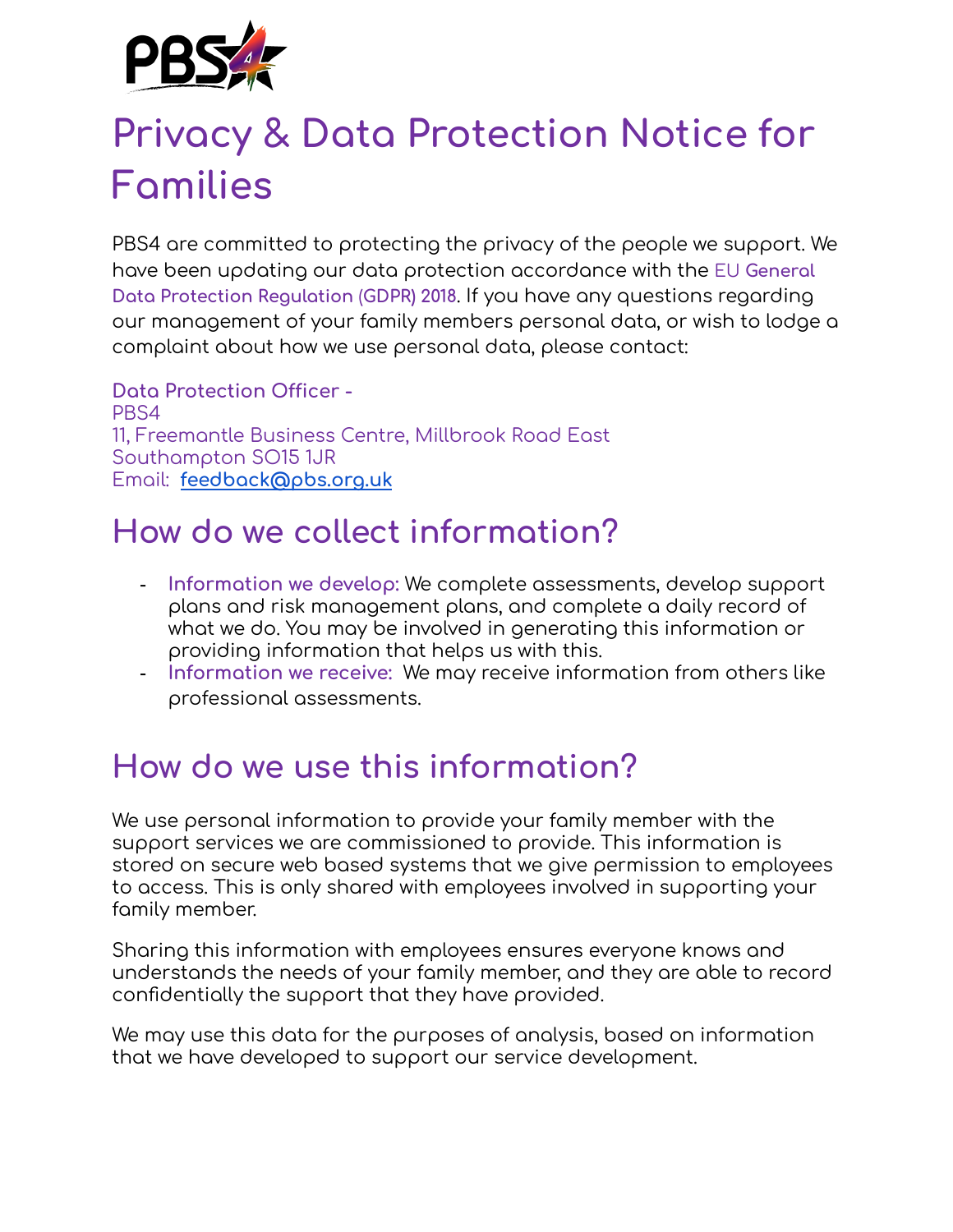

We are committed to working in partnership with families. We will agree with you, and if possible with your family member, how we will share information with you. There may be restrictions on what we can share with you. This will be discussed with you by the manager of the support we are providing. You may also have deputyship for the health and welfare of your family member and this may mean you have a duty to receive certain information. Whatever your circumstances we will agree with you from the start how we will communicate with you and what information we will share.

We have a legal duty to keep this information. People who regulate us may request access to the personal information we hold. This could be the Care Quality Commission, Safeguarding Adults Teams, commissioning authorities, or the police.

The data is shared securely and subject to safe disposal terms. We will only hold information as long as we need it. Some information we may need to keep for up to seven years after we finish providing support. This is in case we need to legally respond to what we have provided. Full details of how long we hold information for are available upon request.

We will not use your family members personal data for any other purpose without consent or agreement that using it is in their best interest.

We do not pass on your family members data to any other third party without their express permission, it is deemed in their best interest if they are unable to give permission, or unless we are required to do so by law.

We may send you global communications that we send to other families, such as newsletters or information of interest. If you would prefer that we do not do this, please let us know by emailing **[feedback@pbs4.org.uk](mailto:feedback@pbs4.org.uk)** or calling **023 8098 7462**

#### **How do we protect personal information?**

We use secure web based systems. Only people we invite to access these systems have access and this access is password protected. We have ensured that these systems meet our legal requirements for data security. Our work is also governed by our policies on data protection.

#### **Subject access requests**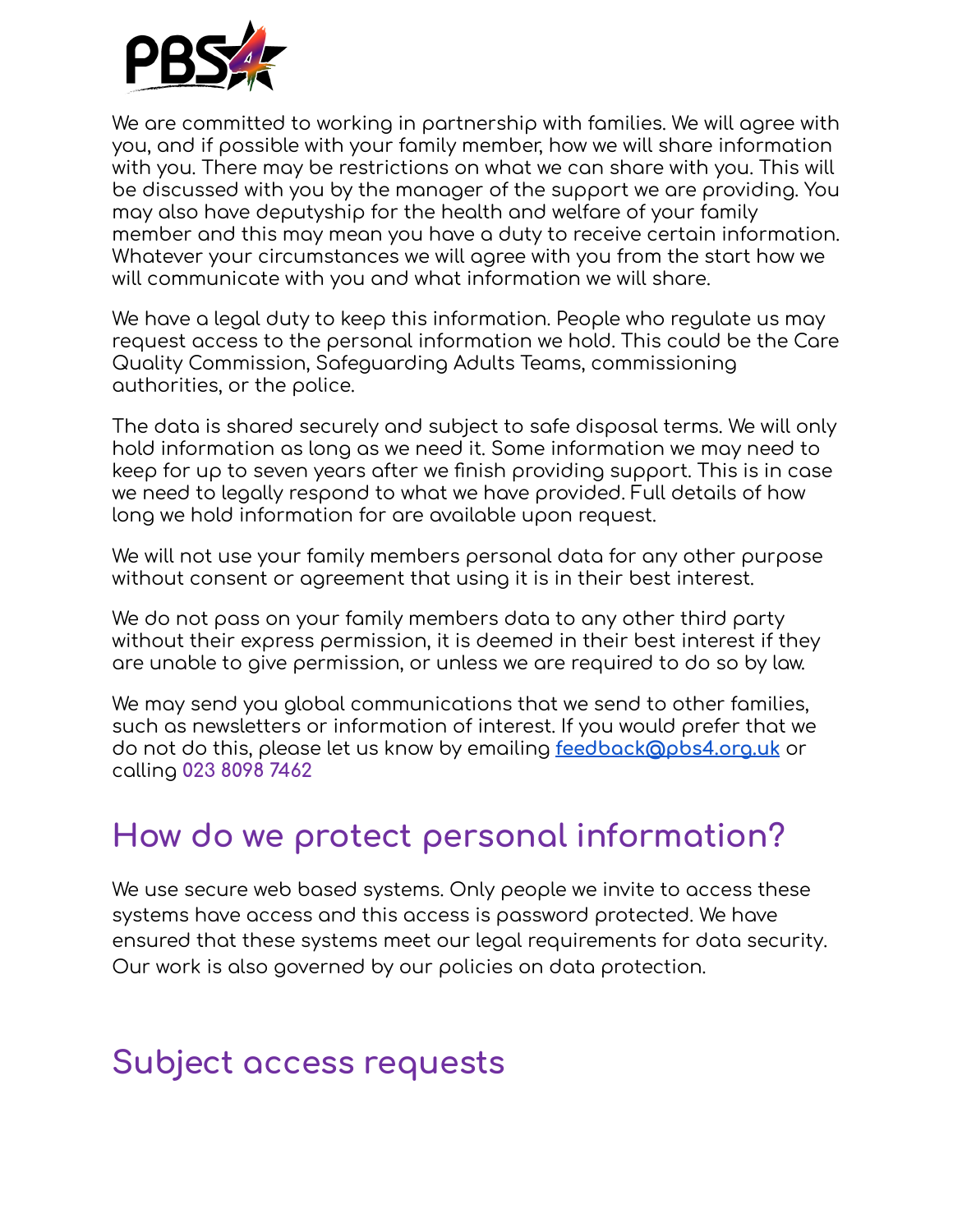

Individuals have a right to make a 'subject access request' to gain access to personal information that the organisation holds about them. This includes:

Confirmation that their personal data is being processed

- Access to a copy of the data
- The purposes of the data processing
- The categories of personal data concerned
- Who the data has been, or will be, shared with
- How long the data will be stored for, or if this isn't possible, the criteria used to determine this period
- The source of the data, if not the individual
- Whether any automated decision-making is being applied to their data, and what the significance and consequences of this might be for the individual.

Subject access requests must be submitted in writing, either by letter or email to the Data Protection Officers. They should include:

- Name of individual
- Correspondence address
- Contact number and email address
- Details of the information requested

If employees receive a subject access request they must immediately forward it to the Data Protection Officers.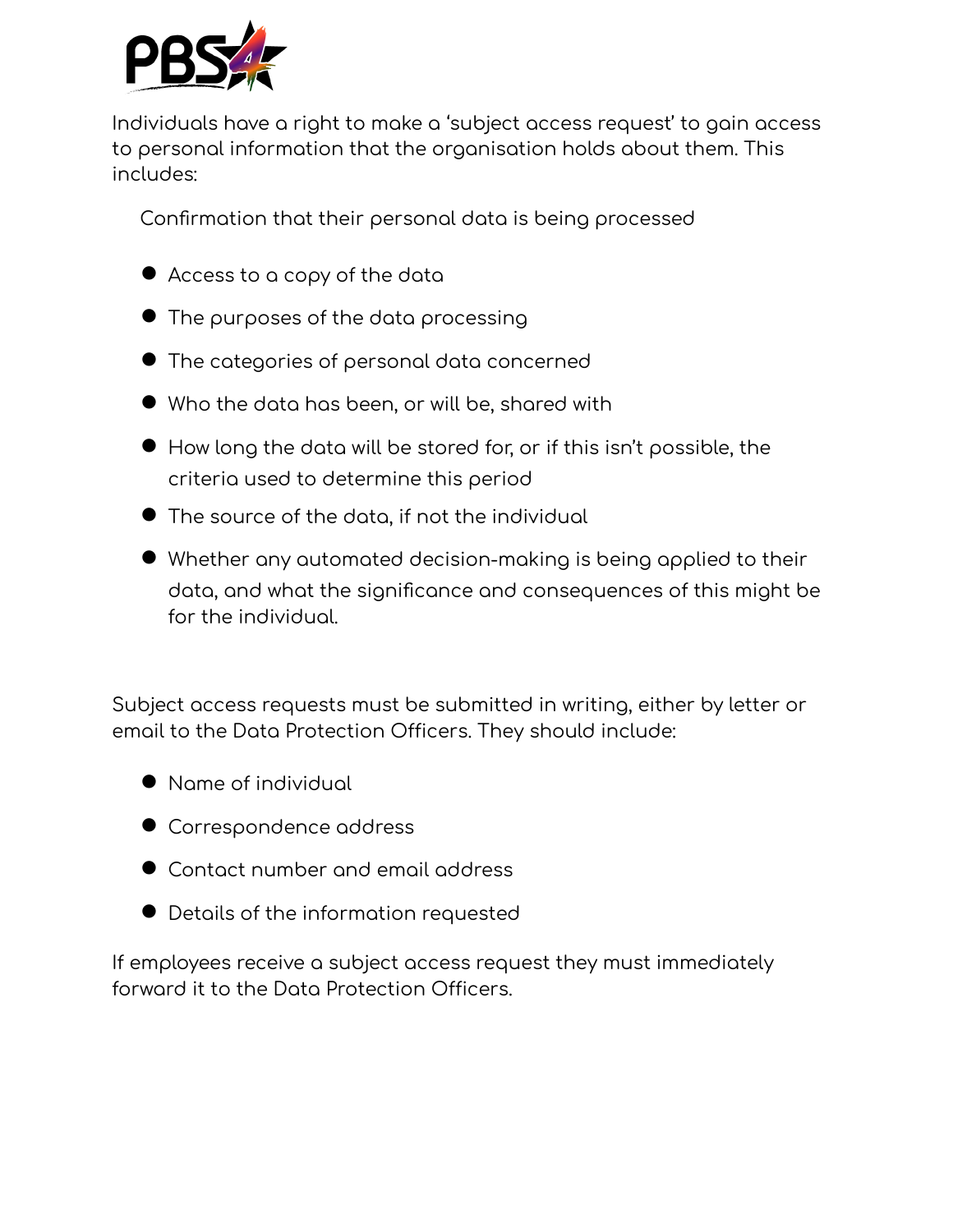

# **Other data protection rights of the individual:**

In addition to the right to make a subject access request (see above), and to receive information when we are collecting their data about how we use and process it employees also have the right to:

- To be provided with any and all information held about them, within one month, and free of charge (known as the Data Subject Access Request or DSAR).
- To have their personal data erased, within one month and free of charge (known as the Data Subject Erasure Request or DSER)
- To have incorrect or incomplete information rectified, within one month and free of charge (known as the Data Subject Request for Rectification or DSRR). When the request has been completed, the data subject to be informed in writing.
- To have any or all processing of their personal data restricted the processing is to be suspended until the processing in question has been resolved.
- To object to specific forms of processing, such as marketing, automated decision making and profiling. When such an objection is received from the data subject, PBS4 will ensure it ceases the processing without delay.
- To have their personal data provided in <sup>a</sup> readable format and portable to another organisation.
- To lodge <sup>a</sup> complaint with the regulating authorities.
- To claim compensation from the data controller, data processor or the supervisory authority for any infringement of their rights.

PBS4 also recognises that data subjects can complain about: